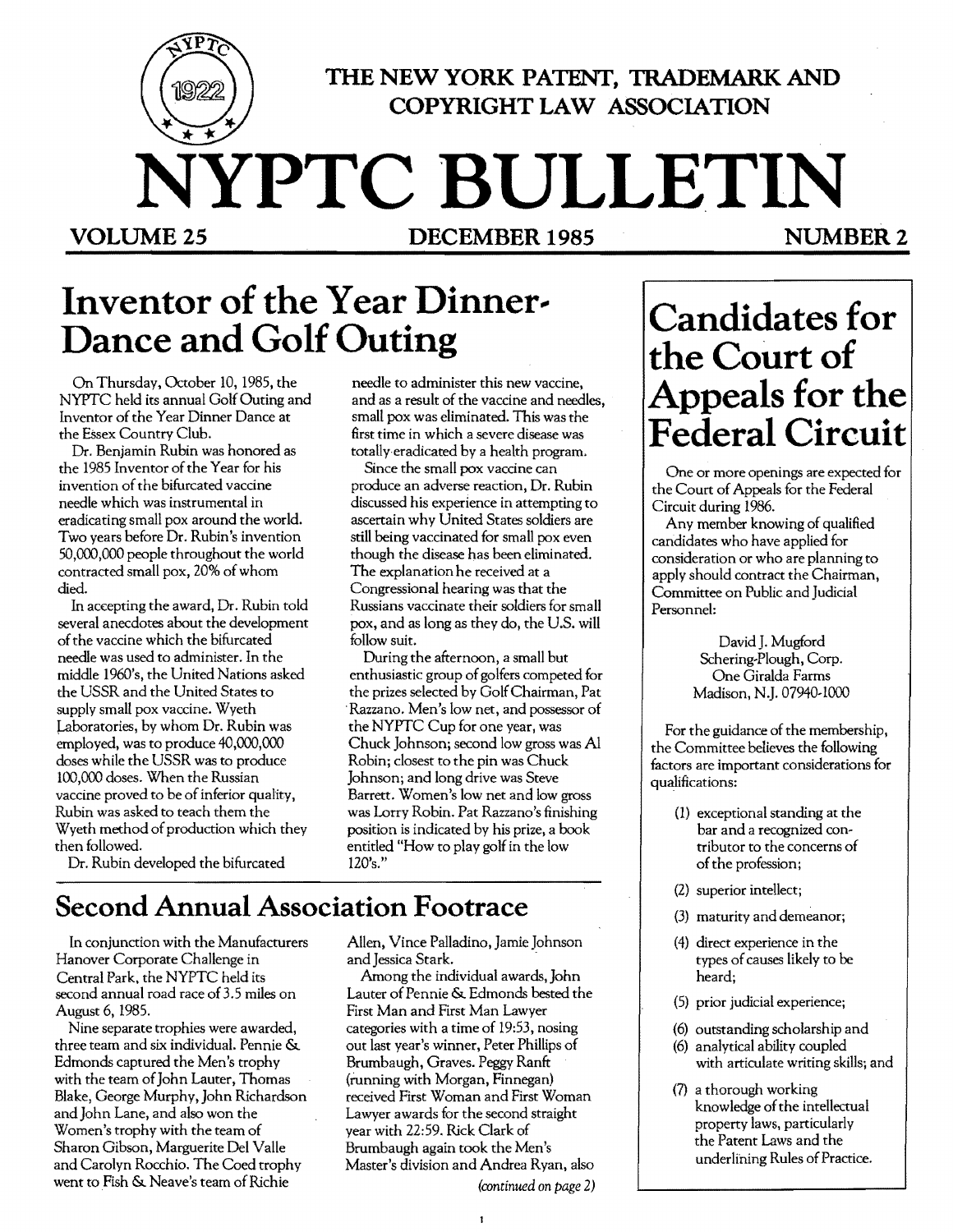## **NYPTC Holds Seminar on Protection of Genuine Unauthorized Goods**

An outstanding panel was assembled on June 6, 1985 for the NYPTC Seminar on "Protecting Genuine Unauthorized Goods". The seminar was organized into four sessions involving (1) Exhaustion of Rights, (2) Dealing with Gray Goods, (3) Intellectual Properties at the ITC and (4) Proposed Process Patent Protection against Importation of Products Produced by Patented Process.

Dr. Teartse Schaper of Blackstone, Rueb, & Van Boeschoten, the Netherlands, began the first session with an outline of exhaustion rights principles.

A patent is exhausted within the country where it is granted when it is put on the market in that country for the first time. A national patent is not exhausted by a reward obtained under a corresponding foreign patent. Therefore, Dr. Schaper commented, parallel imports can be blocked under most national patent laws in Europe.

Under EEC law, however, exhaustion of rights has been drastically changed. The Court of Justice in Luxembourg has ruled that a patent is exhausted by the mere fact that the imported product originates from the patentee. The reasoning of the European court is that the "specific subject matter" of a patent is the exclusive right of a patentee to put his product on the market for the first time. This right is therefore exhausted where the first marketing takes place.

Dr. Schaper commented that such reasoning is flawed. If the product has not been put into circulation under monopoly conditions and the patent right is nevertheless exhausted, the so called "specific subject matter" of the patent boils down to nothing more than the exclusive right of every manufacturer to put his nonpatented product into circulation for the first time.

With respect to trademarks, Dr. Schaper observed it is now old fashioned ro view a trademark as a national monopoly. Under this view, parallel imports of a trademark owner's own product could be blocked.

According to the Luxembourg court, a trademark right is "intended to protect the owner against competitors

wishing to take advantage of the reputation of the mark by illegal use." Such a right can never be enforced against imports of the trademark owner's products because there is no illegal use by a competitor. Therefore, under EEC law, parallel imports from one member state into another can never be blocked with a trademark action.

Dr. Schaper commented that European authorities are more revolutionary than most national laws in Europe regarding parallel imports' within the EEC and more conservative regarding parallel imports outside the EEC.

Dr. Schaper remarked that it is an open question in many European countries whether or not a copyright owner can invoke his national copyright to block parallel imports of his own products. In this respect, Dr. Schaper commented on the interesting distinction made by the EEC between two categories of literary and artistic work. Under EEC law, parallel imports ofworks made available to the public by performances, which can be infinitely repeated (such as films), can be blocked. However, parallel imports of the second category, works that are made available to the public in the same manner they are circulated (such as books and records), cannot be blocked by invoking copyright laws.

Michael Sweedler of Darby & Darby presented an in-depth analysis of recent U.S. cases on parallel imports. Mr. Sweedler also reviewed the background of the exhaustion principle in the United States.

The mid-morning session, "Dealing with gray Goods", sparked some lively debate on customs regulations, policy and cases relating to gray goods. Samuel Orandle, Senior Attorney, U.S. Customs' Service, provided an excellent overview of Customs' "Related Party" Exceptions to exclusion of gray goods.

Under its "related party" exception to the general rule of exclusion of gray market goods, Customs will not enforce any territorial limitations placed on foreign trademark licenses by the U.S. owner. Further, Customs permits parallel importation when the domestic and foreign trademark owners are the

same entity or owned by the same entity, or are parent and subsidiary or ' otherwise subject to common control.

As to the scope of the "common control" portion of the related party exceptions, Mr. Orandle, in response to many questions directed to the application of that test to particular fact patterns, offered simply that Customs makes that determination on an "ad hoc" basis. He did disclose, however, that as of May 23, 1985, Customs will be blocking parallel importation of "Oscar de la Renta" goods notwithstanding its previous refusal to do so. The cause of this turnaround was a determination that the mark was now owned by a Delaware Company and not under common control with the foreign trademark owner. Customs' precise basis for that determination is not a matter of public record.

In May of 1984, the Treasury Department solicited economic data from the public as part of the administration's review of Customs regulations. Mr. Orandle mentioned that the administration did not get as much economic data as they had hoped for, particularly with respect to the parallel importers. According to Mr. Orandle, the review is ongoing, and eventually, several options will be presented to the President.

A proposal was made by COPIAT whereby gray goods would be "demarked" by Customs before being allowed into U.S. commerce. Mr. Orandle expressed serious reservations regarding the burden it would place on both Customs and parallel importers.

Robert Swift of linklaters & Paine in London provided a concise summary of the traditional common law view under

### **Second Annual Foot Race**

*(rontinued from page 1)*  from Brumbaugh, won the Women's Master's trophy.

Other participating firms included Davis, Hoxie and McAulay, Fields. Jim Gould and Peter Phillips organized the event for the Association.<sup>4</sup> While participation was up from last year's race, the organizers hope that more firms and corporations will join in next. year's race.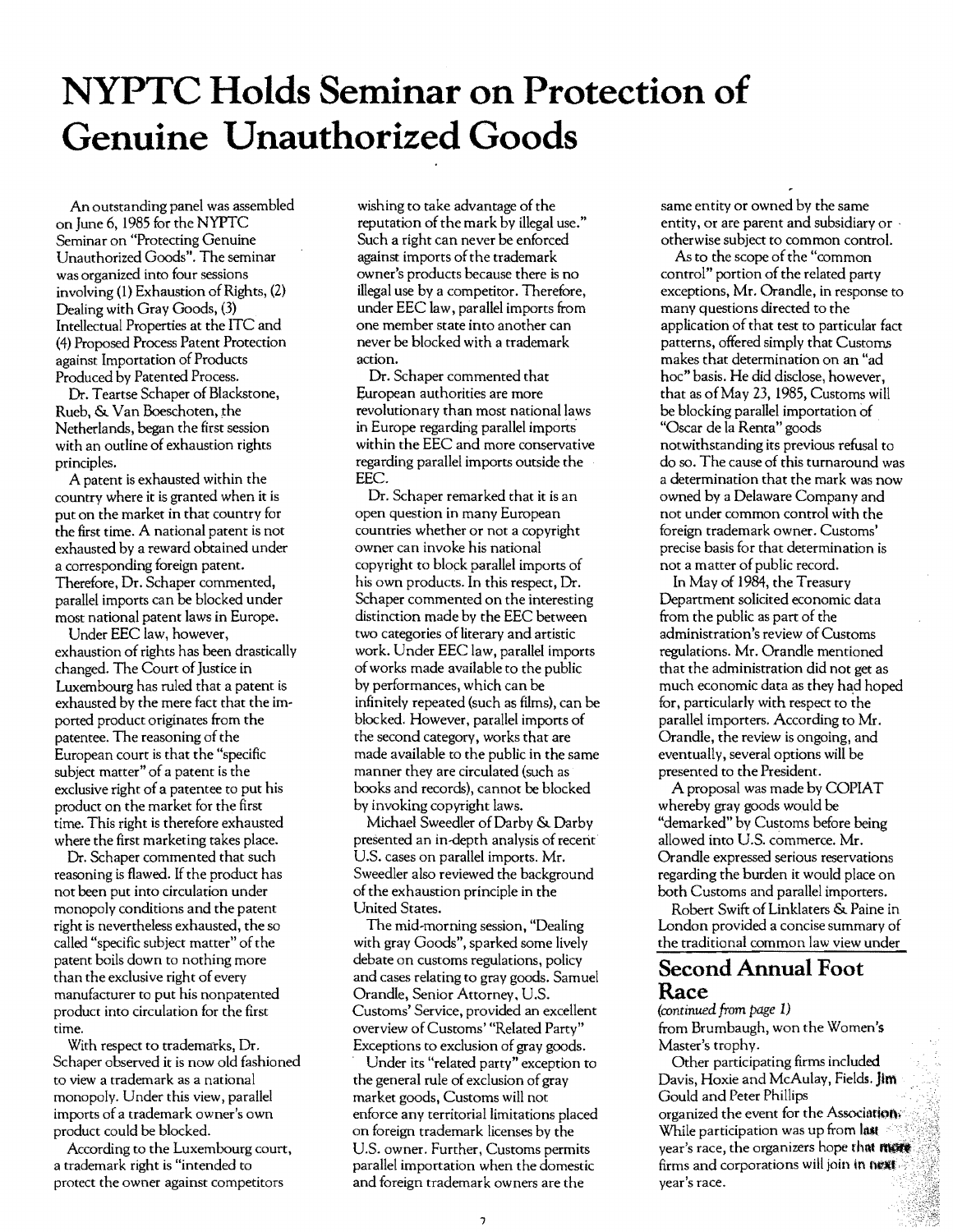English and Commonwealth Law concerning patents, copyrights and trademarks.

With respect to patents, Mr. Swift noted that sales by a British patent owner abroad imply a license under the British patent, unless limited to the contrary. In the area of registered trademarks, Mr. Swift remarked that genuine unauthorized goods are not an infringement. However, passing off is a common cause of action in the United Kingdom. Furthermore, a British copyright is infringed by the importation of goods made abroad by the owner of a foreign copyright.

Mr. Swift also cautioned the audience to be aware that patent and trademark agents, as distinguished from attorneys, are generally not within the attorneyclient privilege.

ITC Chairperson Paula Stern was the guest speaker during the luncheon session. Stern's opening remarks included a brief review of the structure and function of the ITC and the types ofcases it handles under various statutes and remedies thereunder.

She then focused on the following elements of the 337 actions:

- -unfair acts and methods of competition in the importation or sale of imported goods including, *inter alia* patent and trademark infringement;
- -such unfair acts and methods having the effect or tendency to substantially injure or destroy an efficiently run domestic industry or prevent establishment of such an industry; and
- -existence of a domestic industry that comprises the U.S. facilities ofthe complainant and its licensees for manufacture of the goods in the U.S.

In fashioning relief in 337 actions, the Commission prefers narrowly drafted orders directed to the specific goods and/or conduct in question.

Chairperson Stern also discussed her dissenting opinion in the case of In the *Matter of Certain Alkaline Batteries, 225*  U.S.P.Q. 823 (USITC, 1984). The DURACELL case indicated that violations of Section 42 of the Lanham Act and Section 526 of the Tariff Act of 1930 do not provide a proper legal basis for finding a violation of Section 337.

In her view, the ITC should defer to the Customs Service and the courts on these matters based on what she regards as explicit Congressional intent to that

effect.

Stern also remarked

that the Commission is sensitive to the problem of the confidentiality of the documents in the records ofITC cases, She recommended that each page of every confidential document be clearly marked to that effect.

The afternoon session focused on proposed product by process patent protection. Roger Anderwelt of the Antitrust Division of the Department of Justice began the session with a discussion of the policy aspects of H.R. 1069.

In light of a growing international marketplace, Mr. Anderwelt stressed the importance of examining the comparative advantage of the United States over other countries. According to Mr. Anderwelt, the U.S. advantage is the creativity of its citizens in technological development.

In order to regulate its investment in technological development, the laws of the United States must encourage both product and process patents in the same fashion. Mr. Anderwelt commented that the Department of Justic has taken a harder look at the competitive process and has changed its position with respect to H.R. 1069.

He suggested that the economic consequences of licensing agreements must be examined and the facts carefully analyzed. He also commented that prior judicial decisions did not sufficiently examine the facts. The Department of Justice is now more supportive and sympathetic to an increase in patentee protection because ultimately it will help the consumer.

According to Mr. Anderwelt, product by process patent protection is in response to the free rider problem. There is no economic reason to distinguish between process and product patents. H.R. 1069 closes a loophole in the United States patent laws so process patents can be exploited and recieve a reward. The end result is to stimulate invention and encourage process patents to remain in the United States - particularly in light of this country's future role in the international marketplace.

Rene Sieders of AKZO NV, the Netherlands, contributed to the afternoon session by providing a thorough review of the laws of other industrialized nations concerning product by process protection. In Mr. Sieders opinion, no other country has as much jurisprudence in this area as does West Germany.

The last segment of the afternoon involved a consideration of the pros and cons ofH.R. 1069.

Roy Massengill, General Patent Counsel, Allied Corporation, spoke in support of the bill and stated that product by process patent protection is really an issue of fairness. Process patents should be accorded the same protection as other allowable classifications. Mr. Massengill disagreed with opponents of the bill in that ITC proceedings do not provide process patents adequate relief. According to Mr. Massengill, it is nothing more than "exploitation without compensation"'to allow a drug manufacturer to use a process for free.

AI Engelberg, Counsel to the Generic Pharmaceutical Drug Association, *(continued* on *page 4)* 

## **Venezuelan Court Rules in Favor of Videocassette Pirates**

Approximately three and a half years ago, the Motion Picture Association brought criminal actions against the wholesale counterfeiting of motion picture videocassettes in Venezuela. In a decision dated February 14, 1985, a Venezuelan judge ruled in favor of the pirates. This ruling held that since the pirates had not alleged that the videocassette tapes were genuine, they had not misled the public to believe that the videocassettes were genuine and, thus, had neither falsified the trademarks nor violated Article 338 of the Venezuelan Criminal Code which provides that counterfeiting trademarks is a criminal offense. In short, the Court held that an

### by Richard N. Brown\*

exact copy is not actionable in Venezuela if the consumer is not misled into believing he is obtaining an original. The Alice in Wonderland-type reasoning employed was that a trademark protects the public and the trademark owner. Since the public obtained the complete videocassette, the public was not injured, and since the pirates had not deceived purchasers into thinking they were obtaining original videocassettes, the trademark owner had no basis for complaint because their trademark was not deceptively used.

It should be noted that the judge did not discuss the copyright aspects *(continued* on *page 4)*